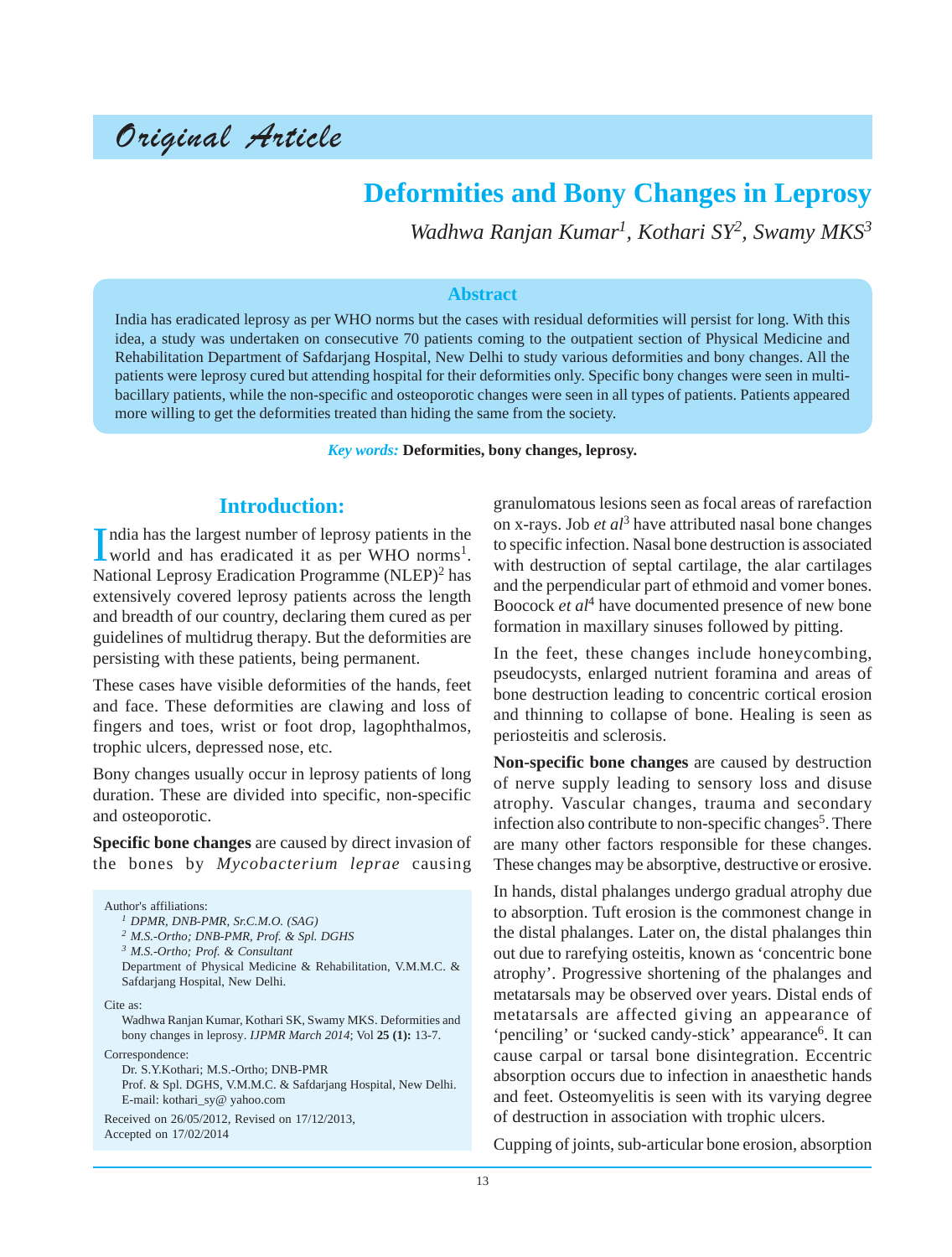of joint ends and disintegration of joint space may lead to subluxation, dislocation and contractures. Neuropathic changes in hands and feet lead to micro-fractures followed by healing.

**Osteoporotic changes** are thought to be due to high bacillary load and/or reaction to an active lesion in the surrounding area or due to immobilisation and disuse  $atrophy<sup>5,7,8</sup>$ . Testicular atrophy and subsequent low levels of testosterone contribute to generalised osteoporosis in males<sup>9</sup>. Malnutrition, debility and senility may also contribute to the osteoporosis.

Motor paralytic deformities occur as a result of peripheral nerve trunk involvement. This gives rise to characteristic deformities like foot drop, claw fingers, ape thumb or facial palsy/lagophthalmos, etc. Hand functions are impaired, high stepping gait develops and the cornea is at risk of injury.

Sensory deformities develop as a result of glove and stocking anaesthesia, cutaneous/truncal nerve paralysis and anaesthetic patches. Overlying trauma and autonomic paralysis lead to hand and feet ulcers, damage/ shortening of phalanges and neuropathic damage to feet leading to amputations in some cases.

Osteoporotic changes occurring due to various reasons as explained, add to the neuropathic damage. Infection from plantar ulcers is another contributory factor for downhill journey.

Incidence of bony changes in leprosy varies in different studies.Chamberlain *et al*<sup>9</sup> reported bony changes in 15%, Faget and Mayoral<sup>10</sup> in 29% and Basu,<sup>11</sup> in 91% cases.

Bandil *et al*12 observed 12 cases out of 55 patients studied.

### **Materials and Methods:**

Seventy leprosy patients attending Physical Medicine and Rehabilitation (PMR) department's outpatient section and from a nearby leprosy patients' colony were selected for this prospective study. Informed consent was obtained. Only patients with some deformity were included so as to obtain distribution of deformities in these patients. Very old patients were excluded who could not come to the hospital. Demographic, clinical and radiological findings were recorded.

Clinical records included- clinical typing, bacteriological status, treatment and deformity status and photographic records and tracings. The data compilation and tabulation done in scientific manner, unveiled association of clinicoradiological features with the deformities. Seventy patients presented with – deformed upper limbs, – deformed lower limbs and – deformed faces.

# **Observations and Results:**

This study was done on seventy consecutive patients attending outpatient section of PMR Department of Safdarjang Hospital, New Delhi and a leprosy patients' colony from adjacent area. Out of these cases 56 were males while 14 were females. Most of the patients belonged to 21 years to 60 years age group (Table 1) and belonged to South Indian States (Table 2)

Most of the patients had the disease for more than 10 years and all had taken adequate drug treatment and were in the "cured" category (Table 3), but all the patients had permanent residual deformities (Table 4).

| <b>Age Group</b> | No of cases    |               |                 |
|------------------|----------------|---------------|-----------------|
| (Years)          | <b>Male</b>    | <b>Female</b> | <b>Total</b>    |
| $11 - 20$        | $\overline{2}$ |               | 2(2.85%)        |
| $21 - 30$        | 13             | 1             | 14 (20%)        |
| $31 - 40$        | 12             | 9             | 21 (30%)        |
| $41 - 50$        | 18             | 1             | 19 (28.6%)      |
| $51 - 60$        | 8              | 3             | $11(15.71\%)$   |
| 61-70            | 3              | $\mathcal{O}$ | $3(4.3\%)$      |
| <b>Total</b>     | 56             | 14            | $(100\%)$<br>70 |

**Table 1:** *Age and Sex Distribution*

**Table 2:** *Statewise Distribution*

| <b>Native State</b> | No of cases |
|---------------------|-------------|
| Karnataka           | 55          |
| Andhra Pradesh      |             |
| Tamilnadu           | 2           |
| Delhi               |             |
| UP                  | 5           |
| Uttarakhand         |             |
| <b>Bihar</b>        |             |
| West Bengal         |             |
| <b>Total</b>        | 70          |

**Table 3:** *Duration of Illness*

| <b>Duration of Illness (years)</b> | No of cases |
|------------------------------------|-------------|
| $4 - 10$                           |             |
| $11-20$                            | 23          |
| $21 - 30$                          | 27          |
| $31 - 40$                          | 10          |
| $41 - 50$                          |             |
| <b>Total</b>                       | 70          |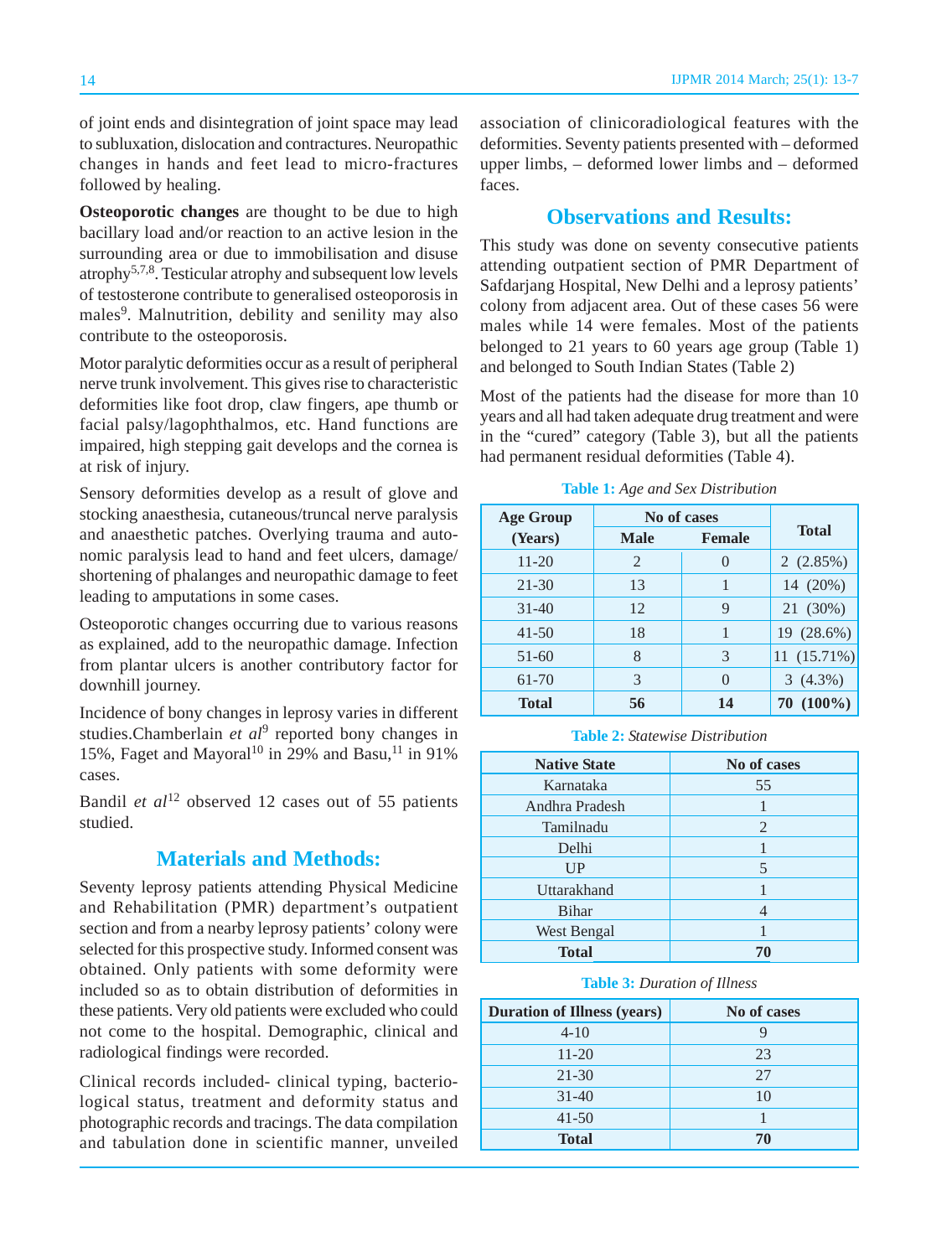| <b>Deformities</b>      | Face                     | <b>Hands</b>             | Feet           | <b>Both</b>    | <b>Total</b> |
|-------------------------|--------------------------|--------------------------|----------------|----------------|--------------|
| Nose depression         | 33                       |                          |                |                | 33 (47.24%)  |
| Leonine faces           | 11                       | $\overline{\phantom{0}}$ |                |                | 11(15.71%)   |
| Tuft changes            | $\overline{\phantom{0}}$ | 24                       | $\overline{4}$ | 12             | 40 (57.14%)  |
| Absorption              |                          |                          |                |                |              |
| Distal phalanx          |                          | 6                        | 5              | 56             | 67 (95.71%)  |
| Middle phalanx          |                          | 6                        | 10             | 50             | 66 (94.28%)  |
| Proximal phalanx        |                          | 6                        | 12             | 35             | 53 (75.71%)  |
| Metacarpal              |                          |                          |                |                |              |
| Metatarsal              |                          |                          | 24             | 6              | 30 (42.85%)  |
| Concentric absorption   |                          | 7                        | 5              | 49             | 61 (87.14%)  |
| Eccentric absorption    |                          |                          | 11             | $\overline{4}$ | 15 (21.42%)  |
| Contracted fingers,     |                          |                          |                |                |              |
| Claw fingers/toes       |                          | 10                       | 6              | 32             | 48 (68.57%)  |
| Foot drop               |                          |                          | 5              |                | $5(7.14\%)$  |
| Cupping                 |                          | $\overline{2}$           | 3              |                | $5(7.14\%)$  |
| Arthritis               |                          | $\overline{2}$           | 11             | 12             | 25 (35.71%)  |
| Secondary periosteitis  | $\overline{\phantom{0}}$ | $\overline{4}$           | 10             | 16             | 30 (42.85%)  |
| Osteomyelitis           |                          | $\overline{\phantom{0}}$ | 15             | 22             | 37 (52.85%)  |
| Carpal/tarsal           |                          |                          | 19             |                |              |
| disintegration          |                          |                          |                | 6              | 25 (35.71%)  |
| Subluxation/dislocation |                          | 6                        | $\overline{7}$ | 17             | 30 (42.85%)  |
| Fracture                |                          | -                        | $\mathbf{1}$   | $\mathbf{1}$   | 2(2.85%)     |
| Ulcer                   |                          | 7                        | 21             | 17             | 45 (64.27%)  |
| Soft tissue changes     |                          | 3                        | 6              | 15             | 24 (34.28%)  |
| Osteoporosis            |                          | 5                        | 5              | 41             | 51 (72.85%)  |

**Table 4:** *Clinicoradiological Deformities*

Specific bony deformities (Fig 1) were seen only in multibacillary cases while the non-specific and osteoporotic bony changes were distributed equally among both the types of cases.

Out of 33 patients having depressed bridge of nose, only 11 showed typical lion like faces.

As most of the patients were having the disease for a long duration, the bony deformities of hands and feet were very commonly seen, including tuft changes and shortening of the phalanges. Plantar ulcers were seen in 21 patients while 7 had hand ulcers and 17 had ulcers both on the hands and feet. Thirty-eight patients had plantar ulcers despite free availability of well padded foot wear.

Clawing of the fingers and toes was the result of truncal nerve paralysis and was seen in more than 75% cases while osteoporosis was seen in 73% cases. Both these changes are indicative of long standing residual effects of the disease. As the burnt out and treated cases are added to the society after treatment of the active disease,

these problems will persist lifelong to be taken care of. Even neuropathic degenerative changes are being seen commonly in the form of carpal and tarsal disintegration, subluxation/dislocation, fractures, degenerative arthritis, cupping and absorption of phalanges because most of these patients have a long standing burnt out disease giving rise to such chronic and inevitable problems.

Plantar ulcers, osteomyelitis, reactive periosteitis and other neuropathic changes in the tarsal bones are again the result of long standing anaesthetic changes in the feet, exposed to vagaries of life in these poor patients. All the patients had some or other of these changes.



**Fig 1-** *Bony Changes in Hands and Feet*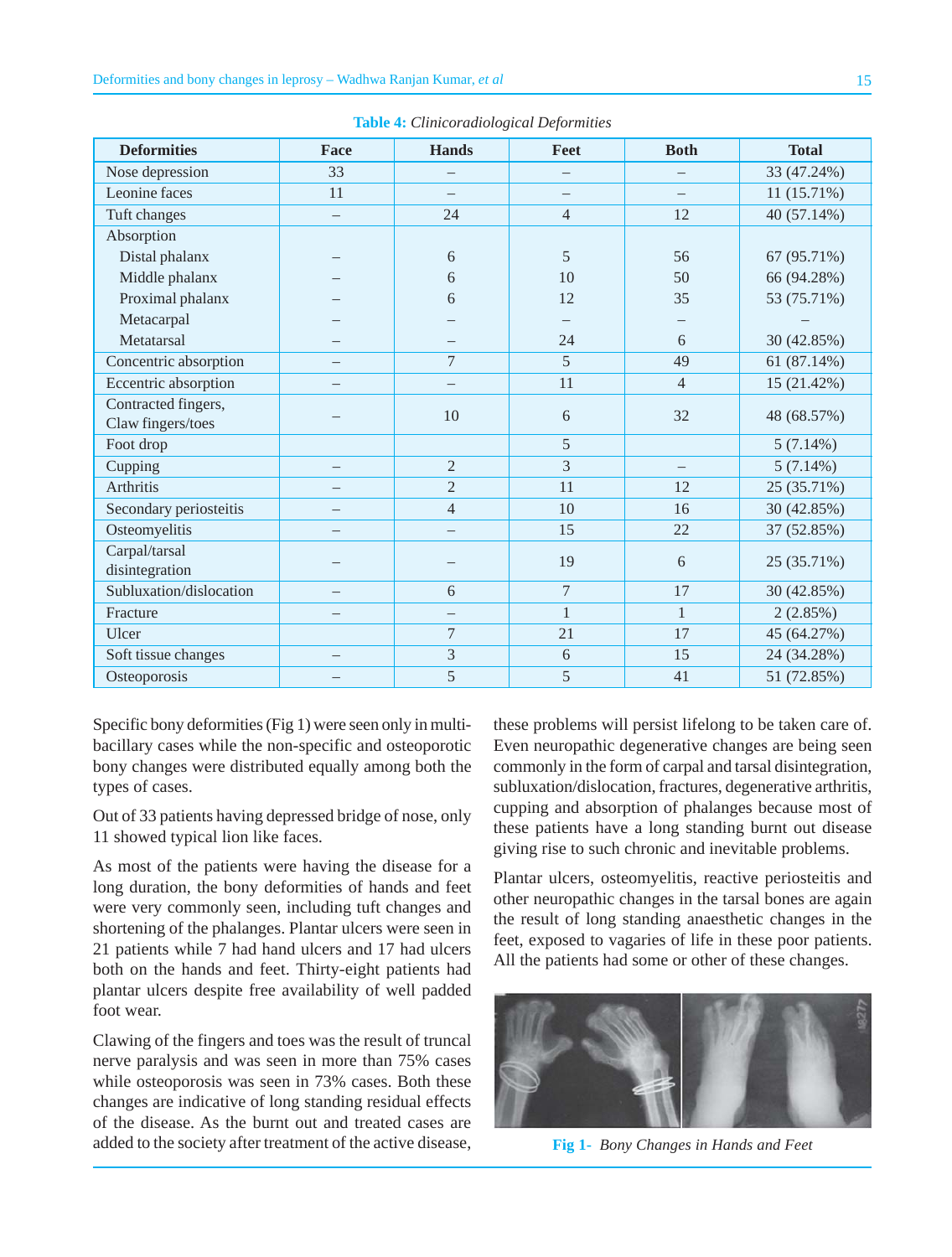Thus it is evident that, as the patients with lifelong residual deformities of leprosy are being added to the society, this will remain a big public health burden despite elimination of the active leprosy cases.

#### **Discussion:**

We have tabulated the results of various authors for easy comparison and discussion on our findings regarding deformities and bony changes found in our patients afflicted with leprosy (Table 5).

These studies were done in leprosy cases irrespective of their treatment status. So the profile of various bone changes and deformities is variable. But it can be observed that the later studies are showing more of nonspecific, osteoporotic and overall changes suggesting inclusion of chronic cases as the leprosy was being effectively treated the world over, more so in the western world. Our study included treated cases at a stage when the leprosy in India was on the verge of elimination. Hence, all the cases had some or other of the non-specific bone changes. Most of our patients had come from a leprosy patient's colony that had treated and burnt out disease remaining with its sequelae. None the less, our study is reflective of the status of leprosy cases after its elimination and the residual public burden of the deformities in the coming years (Table 6).

Comparison of various bone changes seen in earlier studies with that seen in our study reinforces the same changing pattern and points to the future scenario of the burden of deformities in our society. Moreover, most of our patients were included from nearby leprosy colony having long standing affection with glove and stocking anaesthesia and multiple truncal nerve damage.

| SI.<br>No.     | <b>Authors</b>                           | <b>Specific bone</b><br>changes<br>$(\frac{0}{0})$ | Non-specific<br>bone changes<br>$($ %) | <b>Osteoporosis</b><br>(%) | <b>Overall bone</b><br>changes<br>(%) |
|----------------|------------------------------------------|----------------------------------------------------|----------------------------------------|----------------------------|---------------------------------------|
| $\mathbf{1}$   | Barrington <sup>13</sup> (1931)          |                                                    |                                        |                            | 13.0                                  |
| 2              | Chamberlain et $al^9$ (1931)             |                                                    |                                        |                            | 15.0                                  |
| 3              | Faget and Mayoral <sup>10</sup> (1944)   |                                                    |                                        |                            | 29.0                                  |
| $\overline{4}$ | Patterson <sup>14</sup> (1955)           |                                                    |                                        |                            | 90.0                                  |
| $\mathfrak{H}$ | Patterson <sup>5</sup> (1961)            | 14.3                                               | 45.0                                   | 10.0                       |                                       |
| 6              | Basu <sup>11</sup> (1961)                |                                                    |                                        |                            | 91.0                                  |
| $\overline{7}$ | Yadav and Makhani <sup>15</sup> (1969)   | 10.0                                               | 80.0                                   |                            |                                       |
| 8              | Basu <sup>16</sup> (1972)                |                                                    |                                        | 47.7                       |                                       |
| 9              | Chhabriya et al <sup>7</sup> (1985)      |                                                    | 66.0                                   | 50.0                       |                                       |
| 10             | Thappa <i>et al</i> <sup>17</sup> (1999) | 22.4                                               | 78.9                                   | 28.9                       | 82.9                                  |
| 11             | Present study                            | 63.0                                               | 100                                    | 73                         | 100                                   |

**Table 5:** *Types of Deformities*

**Table 6:** *Comparison of Types of Deformities*

| <b>Deformity/bony changes</b>        | Patterson <sup>5</sup><br>(1961) | Chhabriya et al <sup>7</sup><br>(1985) | Thappa et al <sup>18</sup><br>(1992) | <b>Chaudhuri</b><br><i>et al</i> <sup>17</sup> (1999) | <b>Present</b><br>study |
|--------------------------------------|----------------------------------|----------------------------------------|--------------------------------------|-------------------------------------------------------|-------------------------|
| Tuft erosions                        | 27.0%                            | 56.0%                                  |                                      | 13.6%                                                 | 57.14%                  |
| <b>Arthritis</b>                     | 24.0%                            |                                        |                                      | 26.4%                                                 | 35.71%                  |
| Secondary perioseitis                | 15.4%                            |                                        |                                      | 3.6%                                                  | 42.28%                  |
| Concentric absorption                | 14.0%                            | 68.0%                                  | 39.5%                                | 32.7%                                                 | 87.14%                  |
| Terminal phalanx absorption          |                                  | 84.0%                                  | 59.2%                                | 48.2%                                                 | 95.71%                  |
| Middle phalanx absorption            |                                  | 72.0%                                  | 34.2%                                | 27.2%                                                 | 94.28%                  |
| Proximal phalanx absorption          |                                  | 60.0%                                  |                                      | 13.6%                                                 | 75.71%                  |
| Soft tissue changes                  |                                  | 74.0%                                  | 39.5%                                | 44.5%                                                 | 34.28%                  |
| Contractures-claw hand and claw toes |                                  |                                        | 36.8%                                | 22.7%                                                 | 68.57%                  |
| Tarsal bone disintegration           | 1.8%                             |                                        |                                      | 1.8%                                                  | 35.71%                  |
| Eccentric absorption                 |                                  | 2.0%                                   |                                      | 2.7%                                                  | 21.42%                  |
| Osteoporosis                         |                                  | 10-50%                                 |                                      | 38.1%                                                 | 72.85%                  |